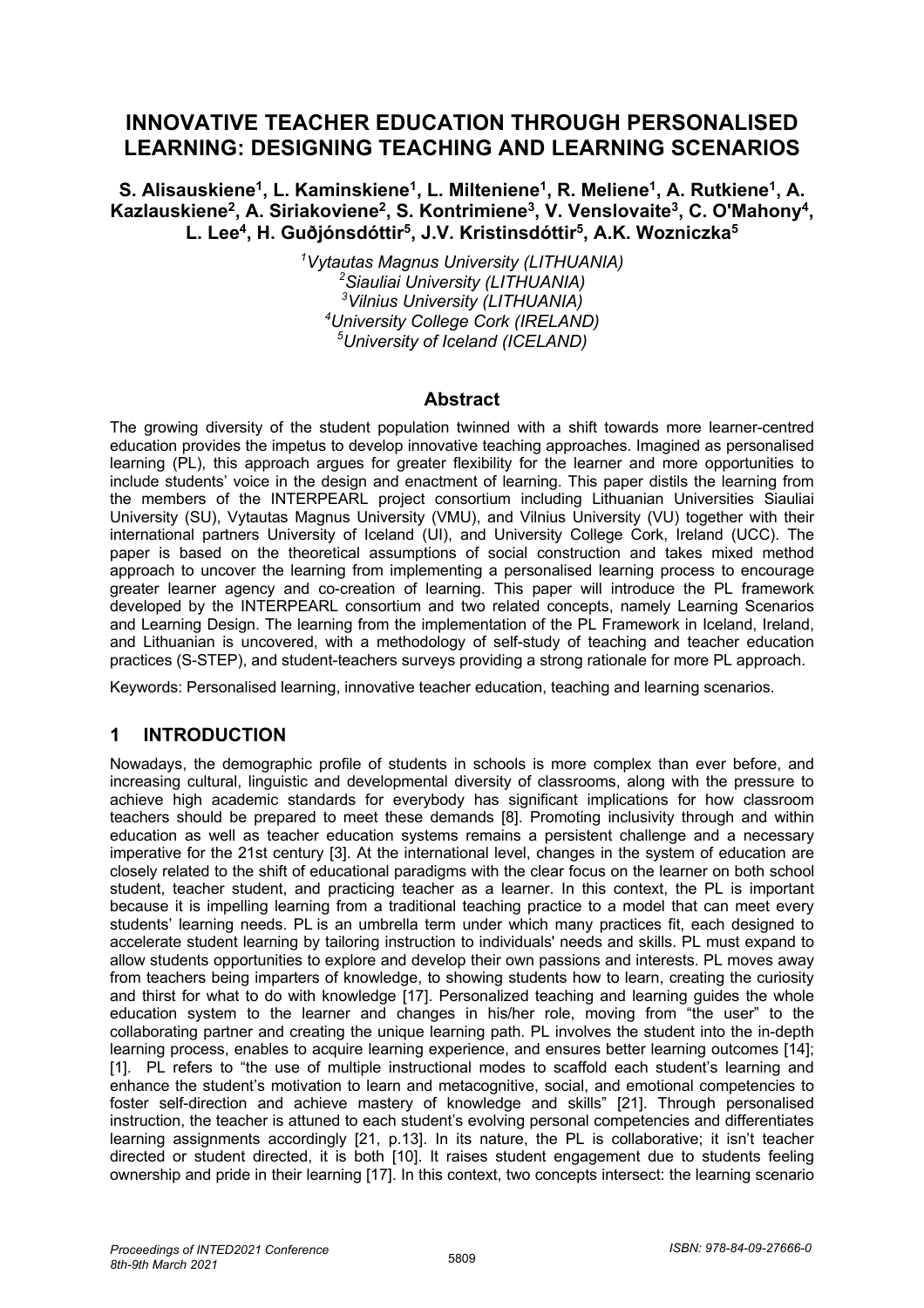(LS) and the learning design (LD), which encourage students to take responsibility for their own learning and achievements [7]. Mentioned above assumptions are taking into consideration while implementing the international strategic partnership in higher education-based project "Innovative teacher education through personalized learning". The authors of the paper aim to share with learning from the implementation of the PL framework, illustrative practice-based examples of its enactment with a view to encouraging greater learner agency and co-creation of learning.

# **2 THEORETICAL FRAMEWORK**

The paper is based on the theoretical assumptions of social constructivism and employs mixed method approach to distil key learning and practice based examples that foster greater learner agency and co-creation of learning while focussing on the PL. We emphasize social construction of learning as a social cultural process that occurs in the context of human relationships and activity in teacher education. The sociocultural context affects how we learn through participation. Learning process is constituted by the context of which it is a part [11]. Despite the often agreed upon premise that all learning should be personalised and relevant, shifting traditional, time-based systems and instructional practices to be in alignment with a PL model is difficult work that few institutions have successfully approached. Transforming a school system, a learning system, into an organization that places PL at the core is very complex and multi-faceted work [22]. What's needed, therefore, is deep and systemic change in the ways we organize instruction. If we can change the relationship between time and learning, so that time becomes the variable and learning the constant, then educators will be much better able to help students take greater responsibility for and ownership of their own learning [5].

This paper focuses on the following main concepts related to the personalized learning: the learning scenario (LS), and the learning design (LD). In this section of the paper, we describe the main phases & attributes that ground the implementation of PL through LS and LD. Within the framework for adopting PL, we base our understanding on six main phases of learning personalization process [4]. During the *first step*, teachers identify the learners' profiles based on their needs, strengths, challenges, aptitudes, interests, talents, and aspirations. The students' profiles enable teachers to recognize their preferences for accessing the content and its form, for effective engagement strategies and for models to express their knowledge and understanding. During the *second step*, the teacher set diverse learning zones, based on students' profiles. This way every student can freely choose his preferred physical or virtual learning zone. The *third step* includes the development of universally designed lesson, or flexible blueprint for creating instructional goals, methods, materials, and assessments that work for everyone. The *fourth step* involves driving and supporting questions, encouraging students to take part in instruction co-design activities. The *fifth step* aims to select tools, resources, and strategies for appropriate learning and teaching. The *final step* includes an assessment as learning, or actively engaging learners to reflect and critically assess their learning progress. In addition, PL is a progressively student-driven model of education that empowers students to pursue aspirations, investigate problems, design solutions, chase curiosities, and performances.

The continuum of PL moves from teacher-driven approach to a more student-driven approach with the four main attributes of PL in the canter: *voice, social construction, co-creation,* and *self-discovery* [12]. The first defining attribute is *voice* of learners. In a PL culture, each member is seen as a respected and valued participant. Student's involvement and engagement in "the what" and "the how" of learning in the learning process is of most importance in PL. Instead of being passengers on the curricular journey that the teachers have mapped out, students are valued participants, helping to set the curricular agenda. Student empowerment comes from an environment in which students recognize the power of their own ideas and recognize the shift that can happen by being exposed to others' ideas [12]. Regular student participation and engagement in co-creating performances constitutes an opportunity to flex their innovative and creative ideas. *Social construction* meaning that students build ideas through relationships with others as they theorize and investigate in pursuit of common learning goals as people learn through dialogue, discussion, building on one another's ideas [12]. There is real power in feeling that you are not alone, in the sense of camaraderie that comes from working collaboratively to effect a change, create a performance, or build a prototype. For students, the experience of individual bits of knowledge, ideas, and actions coalescing into a larger and better whole can be transformative, even magical [12]. Social construction occurs as students seek out information, ideas, and perspectives to guide task development by consulting experts or peers who have intimate knowledge of the topic. Students also share the results of their work to guide others, illustrate thinking, and offer own ideas. Educators and community members see the value of collaboration as we move forward in this journey [12]. *Co-creation* is an invitational act. Students are invited to co-create a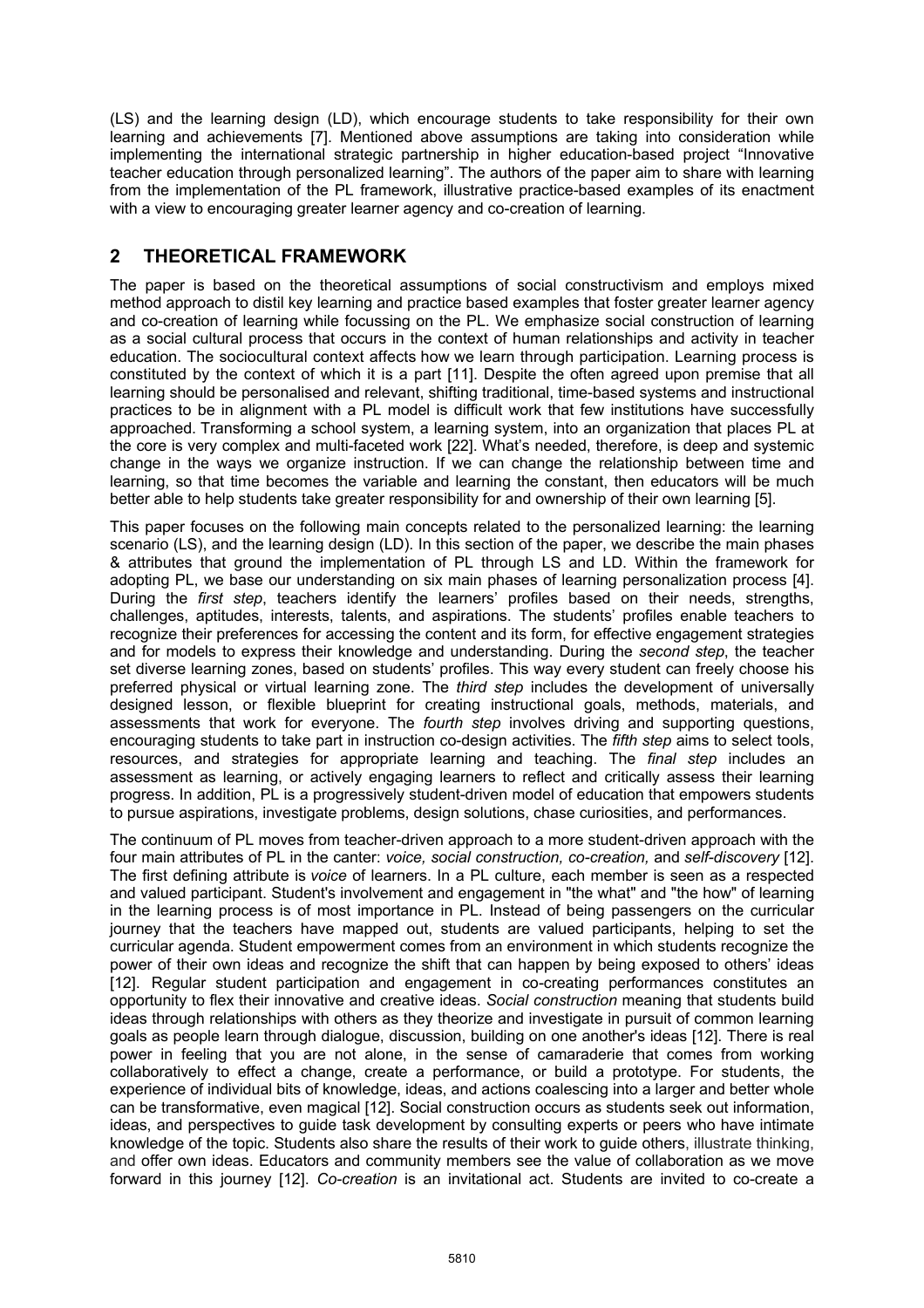personalised plan using "backward design" principles. In PL, students work with the teacher to develop a challenge, problem, or idea; to clarify learning goals; to envision what is important to present for the assessment; and to outline an action plan that will result in an outcome that achieves the desired results (learning actions). Through the regular co-creation students build their innovative and creative ideas [12]. *Self-discovery* is a process of students' coming to understand themselves as learners. They reflect on the development of ideas, skills, knowledge, and performances. This helps them envision what might come next as well as what they might do, explore, and create next. Students develop the capacity to articulate areas of strength and concern and view this as a proactive opportunity to grow. It leads to become self-directed learners who know how to manage themselves in a variety of situations [12].

# **2.1 Scenario-based personalized learning**

Scenario-based learning (SBL) is one method that can be used face-to-face as well as in online learning in order to engage students and move beyond passive presentation of content [11]. Learning scenario represents a pedagogical method for developing a set of activities and their sequence learning paths, enabling students to acquire skills and knowledge. More specifically, LS defines the main activities, roles, learning structure and environment context - location, resources, tools, and services. LS defines both the role of the students and what they have to accomplish as a set of learning activities in order to attain the expected learning outcomes [2]. SBL is based on the principles of situated learning theory, which argues that learning best takes place in the context in which it is going to be used, and situated cognition, the idea that knowledge is best acquired and more fully understood when situated within its context. SBL uses interactive scenarios to support active learning strategies such as problem-based or case-based learning. In the process, students must apply their subject knowledge, critical thinking and problem solving skills in a safe, real-world context. SBL supports the constructivist view of education that learning takes places when students are able to construct meaning from experiences and activate prior knowledge [11]; [15]. SBL is often non-linear, and can provide numerous feedback opportunities to students, based on the decisions they make at each stage in the process. SBL may be self-contained, in that completing the scenario is the entire task, or it may be the first part of a larger assignment requiring first completion of the scenario, and then a written or oral reflection and self-assessment on the process. How to start creating SBL?

- Identify the learning outcomes: It is important to identify what it is you want students to achieve on completion of the scenario, and then to work backwards from the learning outcomes to create the situation that will lead to this learning.
- Decide on the format: Is scenario going to be delivered in the face-to-face or online environments? What media (photographs, video etc.) and other resources will you need? If you are using an online scenario, will you provide other supporting activities, such, discussion forums, etc.?
- Choosing a topic: Non-routine tasks lend themselves to scenario-based learning. Consider using *'critical incidents'* and *challenging situations* that have occurred in your subject area.
- Identify the trigger event or situation: This will be the starting point of your scenario. As you create the scenario, identify decision points and key areas for feedback and student reflection.
- Peer review your scenario: Ask colleagues to work through the scenario to ensure that it flows in the way you expect, and achieves the outcomes you intended.

While applying SBL there are some issues to clarify: Are the outcomes based on skills development or problem solving? Is it difficult or even unsafe to provide real-world experience of the skills? Do your students already have some relevant knowledge to aid decision-making? Do you have time and resources to design, develop, and test an SBL approach? Will the content and skills remain relevant for long enough to justify the development of SBL? [6].

# **2.2 Learning design and Universal Design for Learning**

Learning Design (LD) is the framework that supports learning experiences. It refers to deliberate choices about *what, when, where and how to teach*. Decisions need to be made about the *content, structure, timing, pedagogical strategies, sequence of learning activities*, and the *type and frequency of assessment* in the course, as well as the *nature of technology* used *to support learning*. Universal Design for Learning (UDL) is a powerful framework for the design and enactment of learning is focussed on ensuring greater flexibility in teaching to support diverse learners. UDL supports the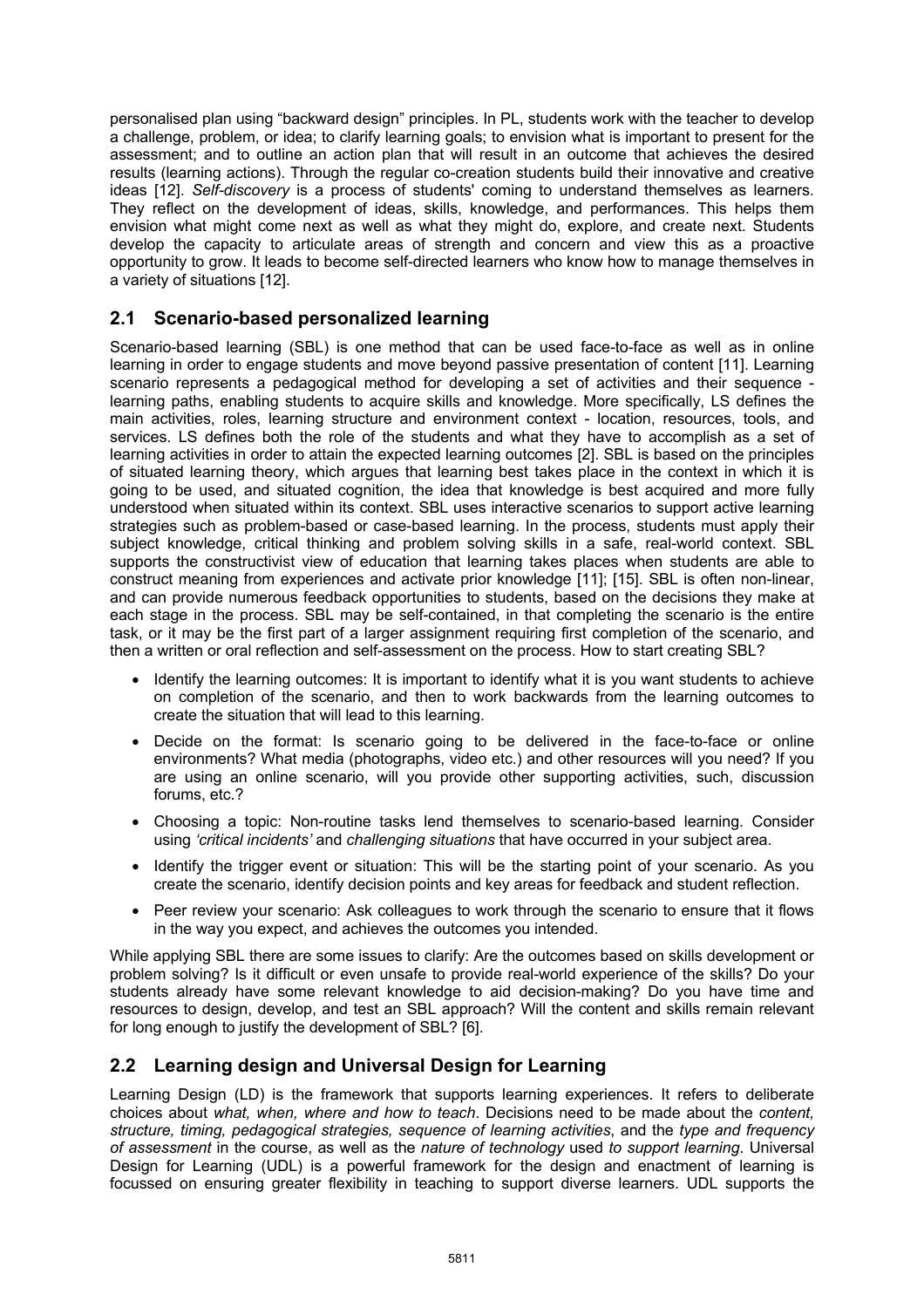redesign of curricula and assessments to challenge and engage a diverse range of students. The UDL framework was developed from neuroscience research [19], which challenges the idea of an "average" learner and describes three main networks in the brain relating to the "why", the "what", and the "how" of learning. The affective network considers how to stimulate motivation and sustain enthusiasm amongst students and aligns well with the emphasis on co-creation and inclusion of student voice in the INTERPEARL PL framework. The recognition network considers how to ensure a varied approach in how information and content is presented. The strategic network considers how to ensure a range of options for students to demonstrate their understanding, which aligns well with the INTERPEARL PL framework in terms of the provision of 'choice' for students. Through the UDL framework, educators can design assessments, methods and materials that are inclusive of a range of learners while also considering how to support students to develop a professional identity and insight within the discipline or area of practice. UDL begins with a focus on the learner - *who they are, what they know, how they think, and how to reach them effectively* so they get the most out of their educational experience. It shifts the focus of education from simply delivering content to moulding the full instructor-learner experience. PL is interpreted and enactment in many diverse ways in education. Sometimes it's used in the context of educational technology tools that offer lessons keyed to the academic level of individual students. Other times it refers to the personal touch of a teacher getting to know a student, learning about their interests and tailoring lessons to meet their needs and interests. PL implies increased learner choice and the provision of multiple pathways to learning and many ways to demonstrate competency, and resists the notion that all students learn the same way [20].

# **3 METHODOLOGY**

This paper reflects the mixed method approach carried out in two different sites and draws on a range of data collection methods. The first study provides a baseline for the implementation of teaching approaches focussed on enacting elements of the INTERPEARL PL framework [1]. The second is the self-study of teacher education practices, whereby teacher educators study their own practice of changing the teaching approaches within their teacher education institutions. As a research methodology, self-study is a frame for practitioners to critically reflect on their practice. It gives them a forum to understand what they do, how and why they do it, and how to improve and find a way to make the study public. It requires evidence for reframed thinking and transformed practice, which are derived from an evaluation of the impact of developmental efforts while interacting with colleagues, students, the educational literature and previous work. In addition, the researcher gains an ontological sense for her stance in the professional world and a space for dialogue about knowledge and understanding of her own practice [13]; [18].

*The aim* of the paper is to introduce the personalised learning framework developed by the INTERPEARL consortium and two related concepts, namely Learning Scenarios and Learning Design, and to share with learning experiences gained from the implementation of the personalised learning framework in Iceland, Ireland, and Lithuania.

*The participants* of this research were us - authors of this paper who work as teacher educators and students who experienced teaching and learning scenarios, which we present in this paper.

*Data sources and collection.* Data sources for the Icelandic study included examples of teaching and learning scenarios, reflective journals, students' projects and TOCs (Tickets out of the classroom, used to gather information on the learning that has happen over the day, as explained in [13]. Icelandic data were collected in the fall semester of 2020.

Another data collection method was survey. Lithuanian project partners developed the questionnaire of the survey that includes the following questions: *What teaching methods and strategies do you use? Which methods and strategies work? What challenges do you face in teaching your subject(s)? What is the role of students in planning and improving the study subject and assessing the study results? How do you inform students what they will need to be able to do after completing the subject you are teaching?* Does the *student contribute to the review and reconstruction of the study subject results and content and how? What are the possibilities for the student to choose his/her own pace, time and forms of assessment? How does the student assess his/her study results? How do you, as a teacher, find out about the study results achieved/not achieved by students? How do you decide that you need to update and improve your study subject? Why are you reviewing topics, methods, tasks? How do you respond to students' suggestions for subject improvement? Please share successful and unsuccessful teaching experiences.* The questions for student teachers and teacher educators are similar.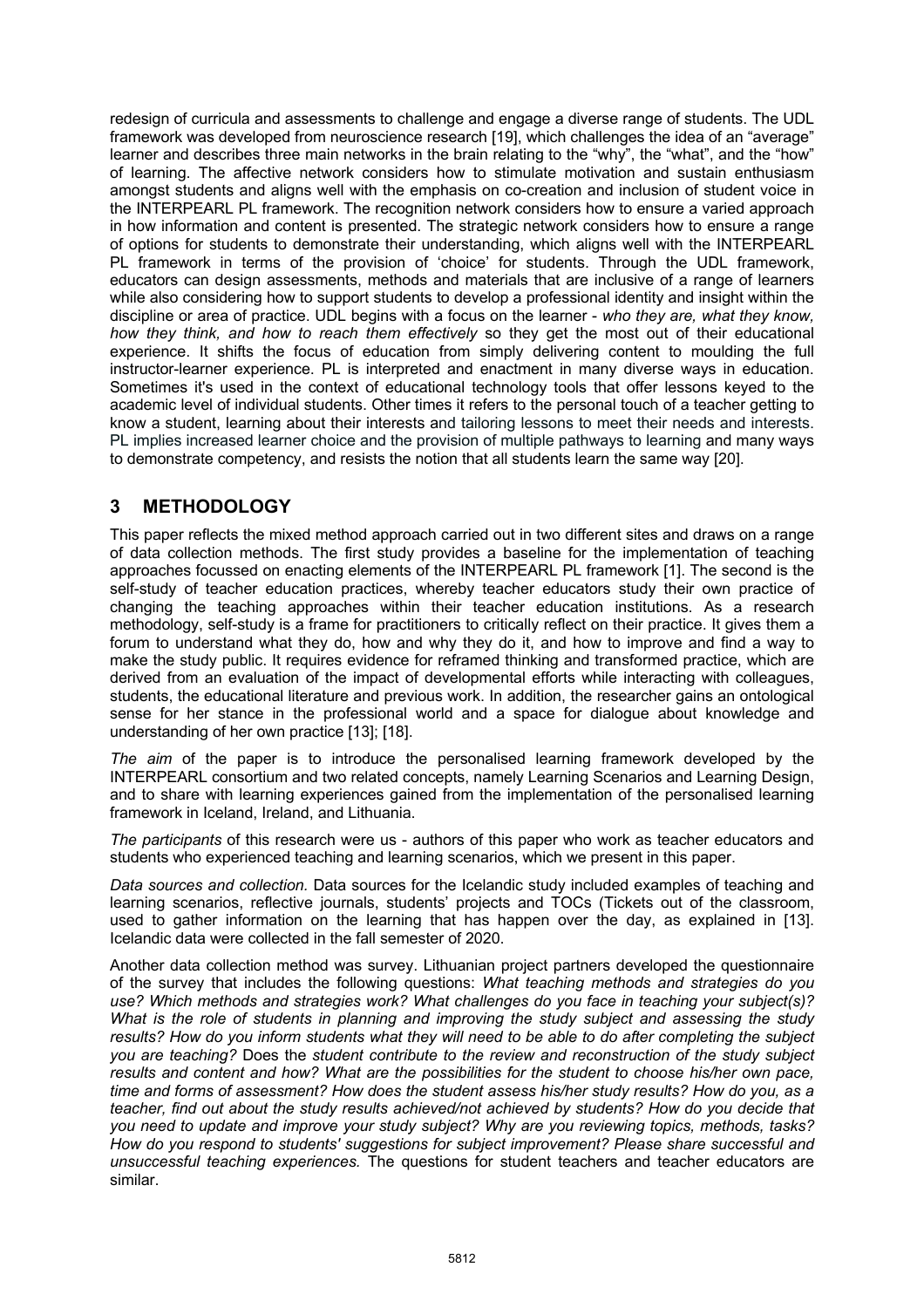A student survey was conducted in Spring 2020 with the UCC student teachers, who were engaging in a Professional Master of Education. The survey participants were student teachers engaging in the tutorials, which function as a space to support critical reflection and discussion concerning practice based elements of teaching. In addition, a teacher educator survey was conducted in three Lithuanian Universities (as mentioned in the Abstract) in Spring 2020. The survey data were collected using the method of an online survey. A link to the survey was sent by e-mail to teachers working in the selected teacher education programs and to students studying in the same programs. The questionnaire was placed in a virtual environment and the answers were submitted online.

*Data analysis.* The INTERPEARL PL framework was used to create a coding frame to analyse the responses to the open-ended questions in the teacher educator survey in SU and the student survey conducted in UCC. This approach ensured the alignment with the existing baseline data regarding students' evaluation of the pedagogical approaches utilised in the tutorials, which comprise part of their Professional Master of Education course. In the analysis of data collected in Iceland, the focus was on the learning processes of students and teacher educators. Anna began by writing narratives from the class, Jónína and Hafdís read the narratives and dotted down critical or interesting points and questions, then the research team used reflective meetings to analyse the data. By performing these tasks couple of times, spiral analysis was conducted. The process consisted of questioning the data, framing and reframing of individual and team's interpretations of the data and revisiting the data [23].

*Ethical considerations.* In case of Iceland, an informed consent from all students participating in the course described in the narrative was obtained, and data was collected in line with the regulations of The Icelandic Data Protection Authority. Ethics was submitted in Ireland to the Social Research Ethics Committee in University College Cork for a survey of students. In case of Lithuania, the voluntary participation in the survey was ensured.

# **4 RESULTS**

## **4.1 Iceland**

Our narrative (Anna, Hafdís and Jónína Vala) provides insight into experiences of applying a teaching and learning scenario called *Using multicultural lenses to develop learning for all*. The scenario comes from a course: *Working in inclusive practices* taught at a graduate level. The overall goal of the course is that students gain awareness of importance of being critical and reflexive towards self and teaching practice/environment/material used. The course is co-taught by a team of five teacher educators, including Hafdís and Anna. Anna developed the teaching and learning scenario, and the three of us analysed and reflected on it. Due to COVID-19 the 2-hour class was carried out in a virtual setting and Anna and students were in separate places (home, workplace, etc.). Various digital technologies and tools, including Zoom, AnswerGarden, Youtube, Canvas and Padlet were applied.

### *4.1.1 Preparation of the class*

Before the class, Anna framed its aim – to explore with students the idea of using multicultural lenses and purpose – to create a learning space for all students to reflect on, understand better and transform their own attitudes and practice. To build up students' curiosity toward the topic of the class, Anna used two hooks. Firstly, she asked the students to read the chapter *Multicultural education as transformative education* [24]. Secondly, students were asked to bring to the class one of the following: a book or material that they use in their teaching/practice, a book that they or members of their family read, a toy, a photo from school, a school handbook or a job description. Anna did not reveal the exact purpose of bringing the material. In her journal, she wrote: "I wanted to attract students' interest, but also ensure that she applies the ideas of UDL by allowing a space for freedom of personalised, meaningful, real-life and challenging learning opportunities."

This class took place in the first month of the semester, when the team of teacher educators and the students were still getting to know each other and building up trust. Anna reflected in her journal: "I was aware that the task and freedom of choice may be difficult for some students to cope with. I also wondered whether they would be prepared for the class at all". However, building on teams' and own experience from teaching this particular course and on the students' reflections from previous classes, Anna was excited and optimistic about the upcoming class.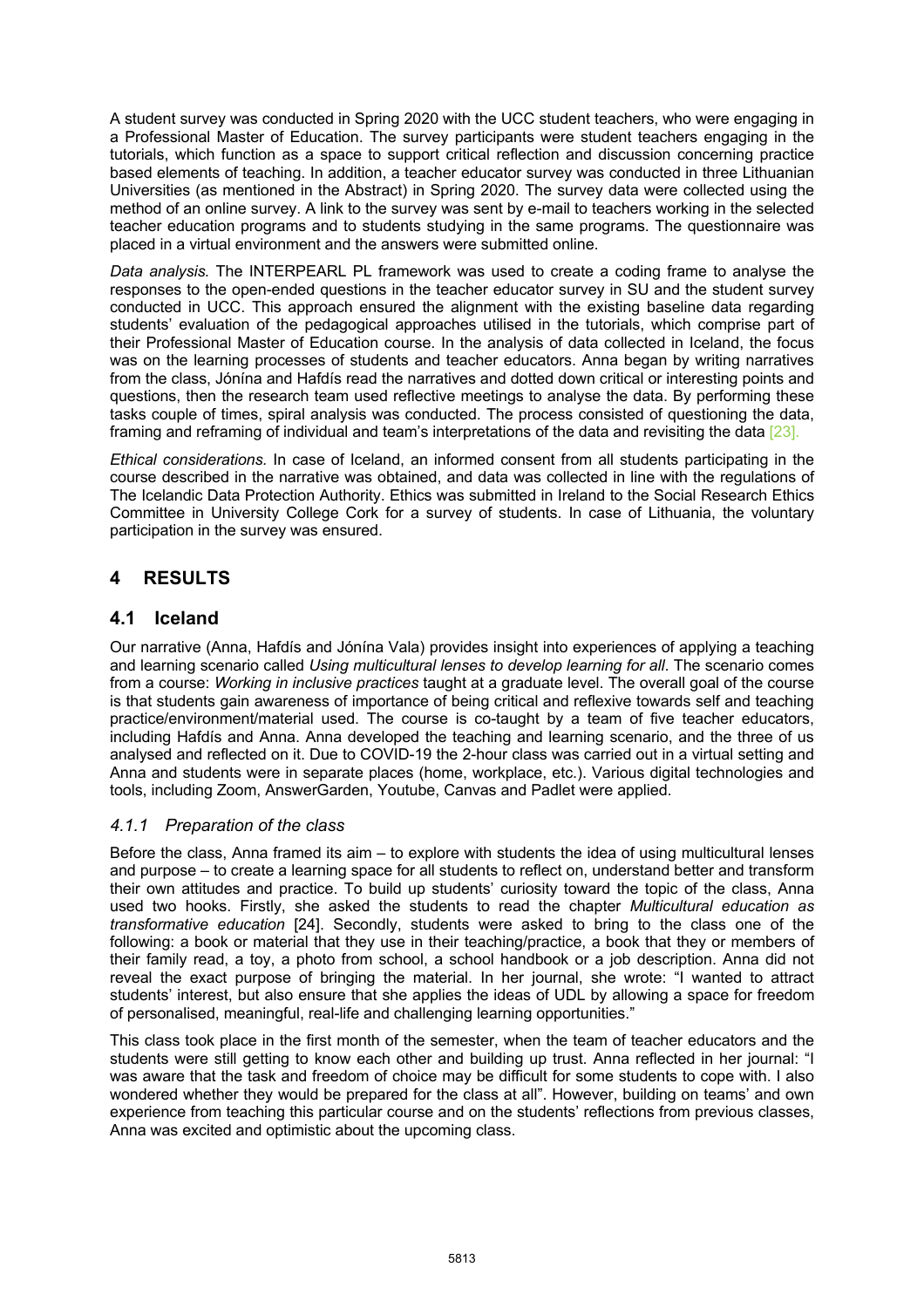#### *4.1.2 Creating a learning space for all*

In the beginning of the class, all of the students and Anna were together. Anna summarised the chapter and then opened up space for students to share reflections on the main concepts: *transformation of self* and *transformation of teaching/practice,* and why the two were crucial for teachers, who work with diverse group of students. Anna then focused particularly on the first concept, i.e. *transformation of self* and the students were asked to think about the questions that the author posed in the chapter, i.e.: *Who am I? What are the cultural threads that make up the fabric of who I am today? What privileges have allowed me to be where I am today? What privileges have helped who I am, what I think and how I teach?* Anna encouraged them to share their thoughts with the group and noted down in her journal: "I wanted the students to start to reflect on their identity, beliefs and attitudes. I wanted them to see and make links between self, practice and theory and to experience their transformation." Anna asked students to brainstorm and write in the link to a word cloud provided the first word that came to students' minds when thinking of Africa. After giving students a few minutes to submit their answers, the word cloud was ready. The most frequent words on the word cloud were: *poverty*, *desert*, *heat*, *water shortage*, *far away*, *straw huts* and *wild animals*. As Anna read the story "How to write about Africa" students studied the word cloud, she also encouraged them to watch a TED talk: "The danger of a single story". In our reflective meeting, Anna said:

*I did not realise how much impact this small task would have on the students. I was shocked, but so were they - suddenly our eyes opened and we became aware of our own prejudices as we had a concrete example in front of us. We could not escape talking about it, but I felt that this was a safe space for all of us to work with the feelings that this experience brought (Anna's journal, fall 2020.*

This task helped to build more trust between Anna and the students, and the students themselves.

#### *4.1.3 Personalising learning*

To continue working with the experience from the task Anna presented the idea of using multicultural lenses in real situations by showing examples from abroad - about examining multicultural picture books for the ECEC and from Icelandic context - about gender equality project in a preschool in Reykjavík. She wrote:

*I thought that it was important to calm students down by helping them realise that their experiences were not unusual. By showing students real-life examples from different contexts, I wanted to reassure them that this class was a learning space where everyone is welcome to be sincere and open about their feelings (Anna's journal, fall 2020).* 

Next, Anna discussed the assignment with students. It was divided into three phases – first two took place during the class, while the last one, a written reflection was to be submitted by the students after the class. In the first phase of the assignment, the students worked individually for 10 minutes. They investigated their material with multicultural lenses, bearing in mind earlier discussion and reading material. Anna provided supportive questions [23] for the students to have in mind as their critically examined and reflected on their material, each student on their own. The questions included: e.g., *Who has the power in this story/image/material? How is language used to create images of people of a particular group? Who has written the story? Whose voices are heard and whose are missing? What does the chosen material say about race, class, culture, gender, age?* In the second phase of the assignment, the students were sent randomly to breakout rooms of three-four where they had 20 minutes to exchange their first thoughts and reflections on the material they brought to the class. They were encouraged to continue using the supportive questions provided in that phase.

#### *4.1.4 Reflecting on the teaching and learning process*

At the end of the class, all students came back to the main room and they shared their thoughts on both the material, but also on the feelings that accompanied them while they explored the material with the multicultural lenses. At the end of the class, the students wrote anonymous TOCs (Tickets Out of the Classroom). They were asked to answer two questions: *What are you going to take away from this class? What would you like to learn next?* One of the students wrote:

*Good class... interesting topic that encourages critical thinking while working with the material we use in everyday practice... I work in a preschool and I could immediately spot many interesting issues concerning my "favourite book" that I haven´t thought of before... (TOC, fall 2020).*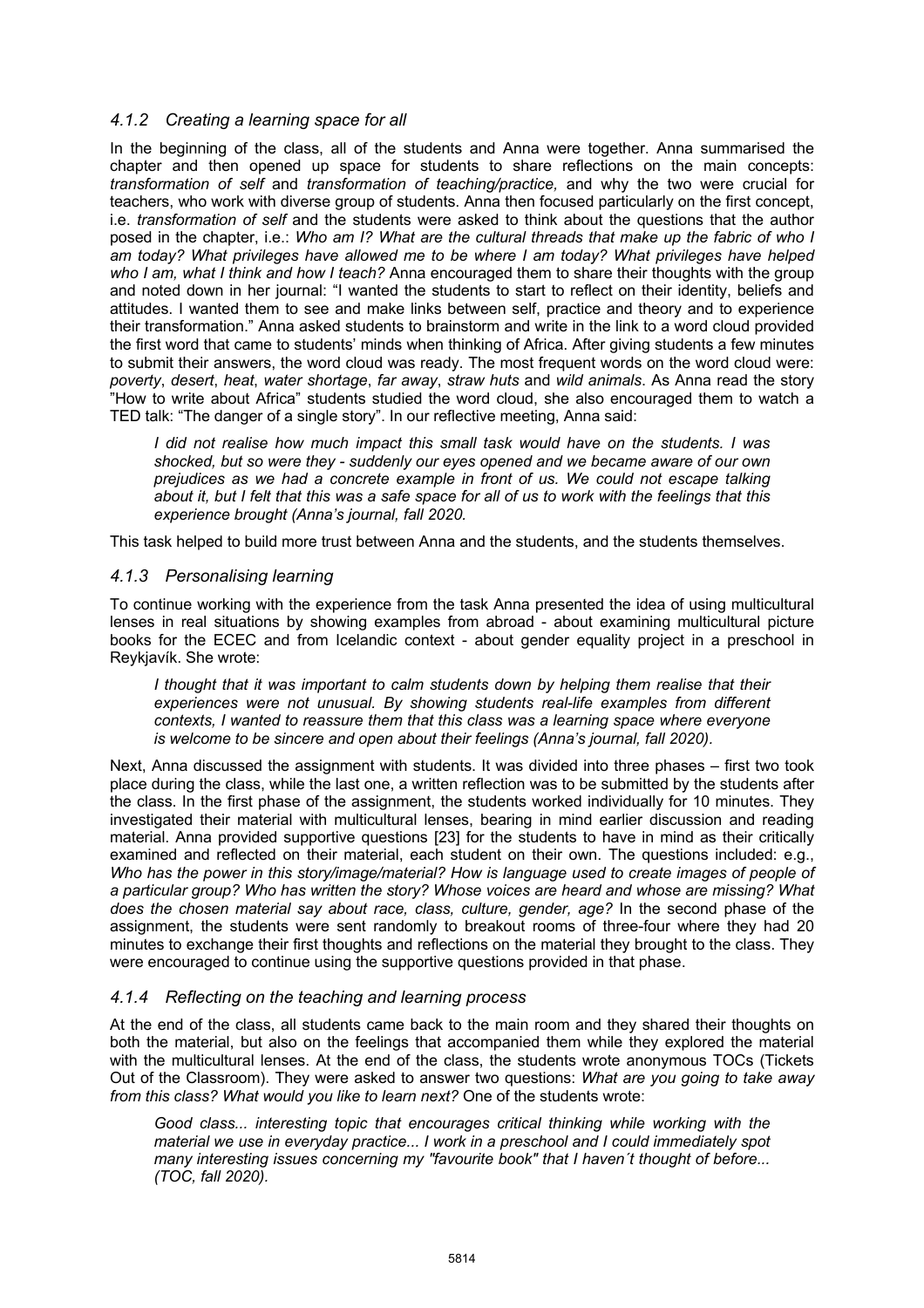Another student claimed that he "became more aware of the roots of his culture and willing to transform his thinking". The students had a week to finalise the third phase of the assignment, a written reflection on: three factors they noticed in the material, but have not previously thought more of; two factors that could be transformed in relation to the material so that it responds to the needs of diverse students, but the transformation requires more time and work; one factor that can be transformed immediately and without much investment. A math teacher who examined her teaching material revealed:

*The second thing I examined was the statements. There are some based on stereotypes: boy is taller than a girl, boy buys "boyish things" in a sports shop (other things were certainly available), boy is in love with a girl and vice versa, girls jump rope, girls do jam, boys cut trees, girls own pets, a boy buys a snowmobile (excerpt, fall 2020).* 

Another student who works as a coach wrote:

*I am not a teacher and have not taught so much…so I chose a book with rules in my discipline: I noticed that all the pictures in the book are of men referees. It is interesting to see that there are no pictures of women, especially in the light of the emphasis on increasing the share of women referees in this discipline. It is very easy to change this because it's an online book... I also see that the members of the committee responsible for publication of the book are all men, it explains a lot of things (excerpt, fall 2020).* 

Anna read teacher students' assignments and provided formative assessment, e.g. by asking additional questions for reflection. As she explained later while discussing the class with Hafdís and Jónína Vala: "I did not grade the assignments. I consider them rather as an evidence to determine students' learning progress and an opportunity to point them towards their next steps". She used formative assessment to help students in validating their learning and its eventual application as students reflect on and transform their practice.

# **4.2 Ireland**

The Irish team conducted a survey with students participating in tutorial groups that comprise the Professional Master in Education. The survey tool was developed by colleagues in Lithuania and drew on the emerging PL Framework. The tool was implemented by the partners in the project with some minor adaptations to local context. It comprised o8 questions and used an open text box per question to enable students to provide a detailed response. Engagement in the survey was voluntary and student consent was sought in advance. The central aim of the survey was to gather student feedback on their experience of the tutorial. Of a potential 27 students, 18 responded to the survey.

### *4.2.1 Context of the study*

The Professional Master of Education (PME) in UCC is a 2 year, full-time, level 9 postgraduate initial teacher education course designed to qualify graduates as post-primary teachers. It combines 2 yearlong school placements with university lectures and tutorials, to develop student teachers' requisite professional knowledge, skills, understanding and competences. Students are encouraged to integrate educational theory and practice through extensive reflection on their own professional classroom practice. They are supported in their development by experienced teachers in schools and tutored by specialist School of Education staff in nurturing their professional identity as teachers. The 30 ECT credit School Placement module runs over two semesters in both years of the programme (ED6330 in PME1 and ED6360 in PME2) and includes 24 hours of tutorials with assigned tutors to scaffold and support teacher development and school placement experience. It was agreed by the UCC partners on the INTERPEARL project that the tutorial would be the site for implementing aspects of the Personalized Learning Framework [1]. The PME tutorial is focussed on supporting individual students to bridge the teaching and theory divide and provides a space for discussion, reflection and peer feedback on personal experiences of classroom-based scenarios.

### *4.2.2 Survey findings*

The principal pedagogical approaches identified by students in the PME tutorials are collaboration, discussion and modelling. The survey respondents indicated group discussion and problem solving in the tutorial as being most supportive of their school placement but also highlighted the sharing of resources and ideas with their peers. The respondents did not identify specific challenges to learning in the tutorial apart from two respondents who highlighted time constraints as limiting time for speaking or for addressing issues related to their teaching practice. While reflecting on their engagement with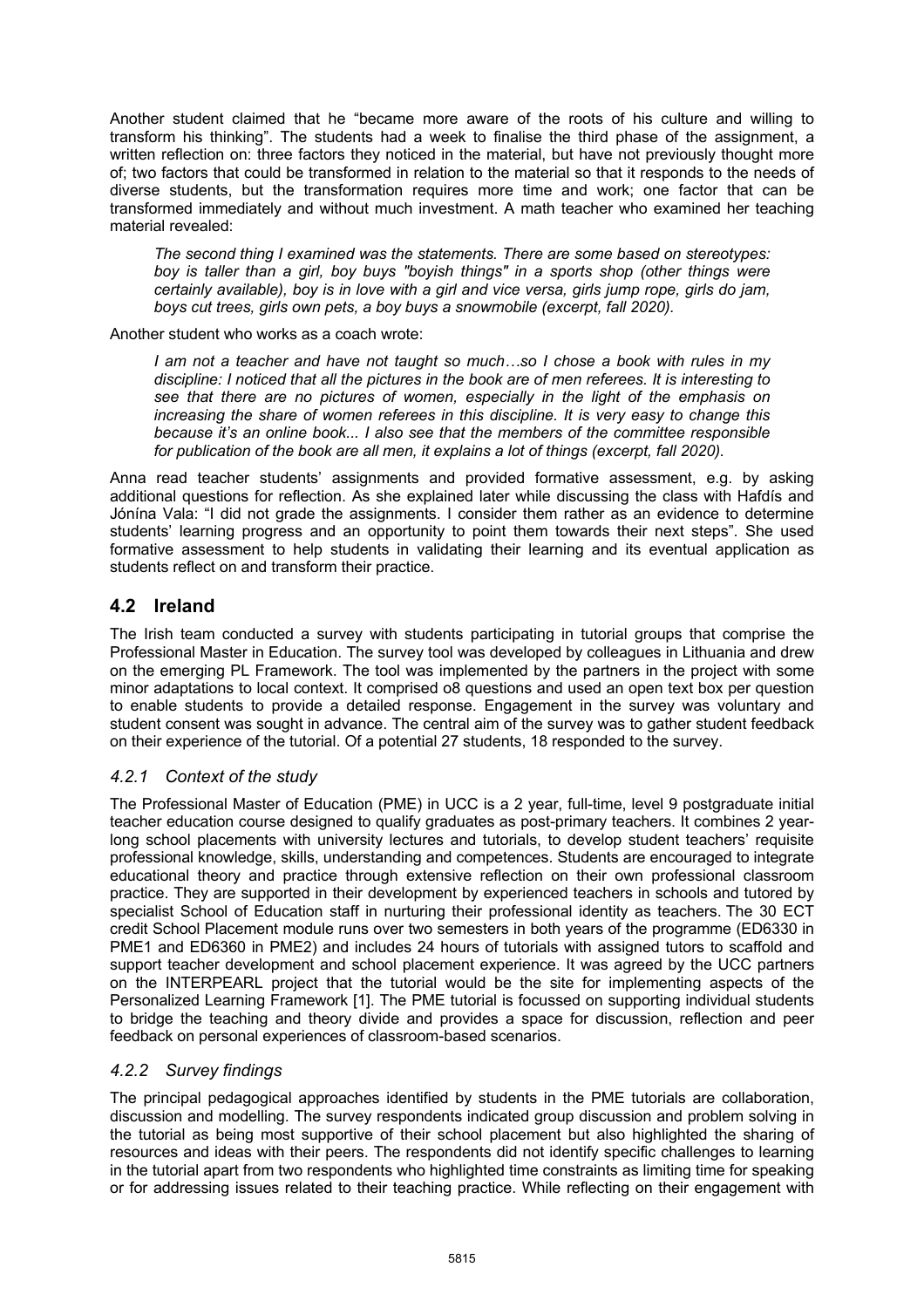the tutor, the survey respondents highlighted the positive atmosphere in the tutorial and how this fostered cooperation and open discussion amongst the students. They noted that the tutors encouraged respectful and professional exchanges in the space and facilitated the discussion through use of questioning and turn-taking. In response to a question on students' involvement in the coconstruction of the content or outcomes of the tutorials, survey respondents indicated that the tutorials encouraged student voice and choice. They shared that students in the tutorial suggest which topics to be focussed on in the session and they can inform the focus of future tutorials. The respondents also highlighted that students share resources with their peers. Survey respondents indicated that there is a considerable amount of self-evaluation evident in the tutorial. Students are encouraged in the tutorial to reflect on and develop their practice. Peer evaluation is also included in the tutorial as students engage in microteaching workshop and gather specific feedback from peers on their practice. When considering how best to enhance their learning in the tutorials, the majority of survey respondents (3, n=11) indicated that nothing was required. Two respondents highlighted that increased provision of classroom scenarios and resources would be helpful. One respondent proposed that students take a greater lead in teaching the class. Another survey respondent suggested setting out success criteria and key expectations at an early stage in the tutorial. The final survey question asked respondents to share any significant successful or unsuccessful learning experiences in the tutorial. Of the 15 respondents, five of the respondents mentioned microteaching as successful, four highlighted discussion and peer exchange, and two indicated the positive feedback and encouragement in the tutorial as ensuring a successful learning experience. One respondent felt microteaching was unsuccessful due to their expressed discomfort in commenting on peers' teaching. Individual respondents mentioned "mapping our paths as teachers"; "successful completion of placement"; "reflection"; "open discussion"; "sharing ideas and resources", "reflection"; "Advice on managing difficult students" and "Special Educational Needs management strategies" as being successful.

# **4.3 Lithuania**

In Lithuania, 20 teacher educators from SU VMU, & VU took part in the survey in Spring 2020. The selection of participants was targeted. Only those teachers who are involved in the update of their teaching subjects in line with the concept of PL were invited to answer the questions. The method of content analysis was chosen to analyse the data by combining the methods of value analysis and qualitative content analysis. During open-label coding, the transcribed study data were divided into individual parts according to meanings. This made it possible to single out the data units that reveal the tendencies typical of study objects. The original concepts given to the latter data units are called "labels", which consist of participants' statements (phrases), and are given "in vivo codes".

### *4.3.1 Survey findings*

The survey shows that teacher educators emphasizes their main role of student involvement into planning the study outcomes and creation of the opportunities of the student self-assessment in the study process. Teachers agree with the role of the student as a decision-making partner in planning and improving the study subject content and outcomes, but at the same time, they see the student as an episodic partner in establishing agreements. When naming the student's role, as an episodic partner in establishing agreements, teachers emphasise their role more often at the beginning: "*At the beginning of the course we discuss with students their expectations and the structure of the subject"*. At the end of the course, some changes were admitted: *"Students' reflection at the end of the course allows identifying more or less relevant topics, teaching and learning methods that students think are the most appropriate"; "Usually students express their opinion about the study of the subject at the end of the semester ...".* As the involvement of students in planning and improvement of the study subject increases, the role of the student changes, i.e. transitions from an episodic partner to an independent decision-maker. Survey shows that teachers rarely assign students the role of an independent decision-maker. In certain cases, conditions are created for the learner to choose the topics, methods and ways of assessment. Our findings also suggest that the conditions created by teachers for consolidating students' roles manifest themselves in various ways: clarifying students' expectations, building experience, listening to their opinions and suggestions as well as creating conditions for reflection, discussion and assessment.

*Summing up*, we would like to stress that the INTERPEARL PL framework synthesises key learning theories, recognises the interconnectedness of the learner and teacher journey and suggests practical steps in learning design to implement a personalised learning approach in the classroom (see [1] for full details of the framework). The survey tool used in this study reflects aspects of the PL framework, and a coding frame based on the PL framework has been used to analyse the responses to the open-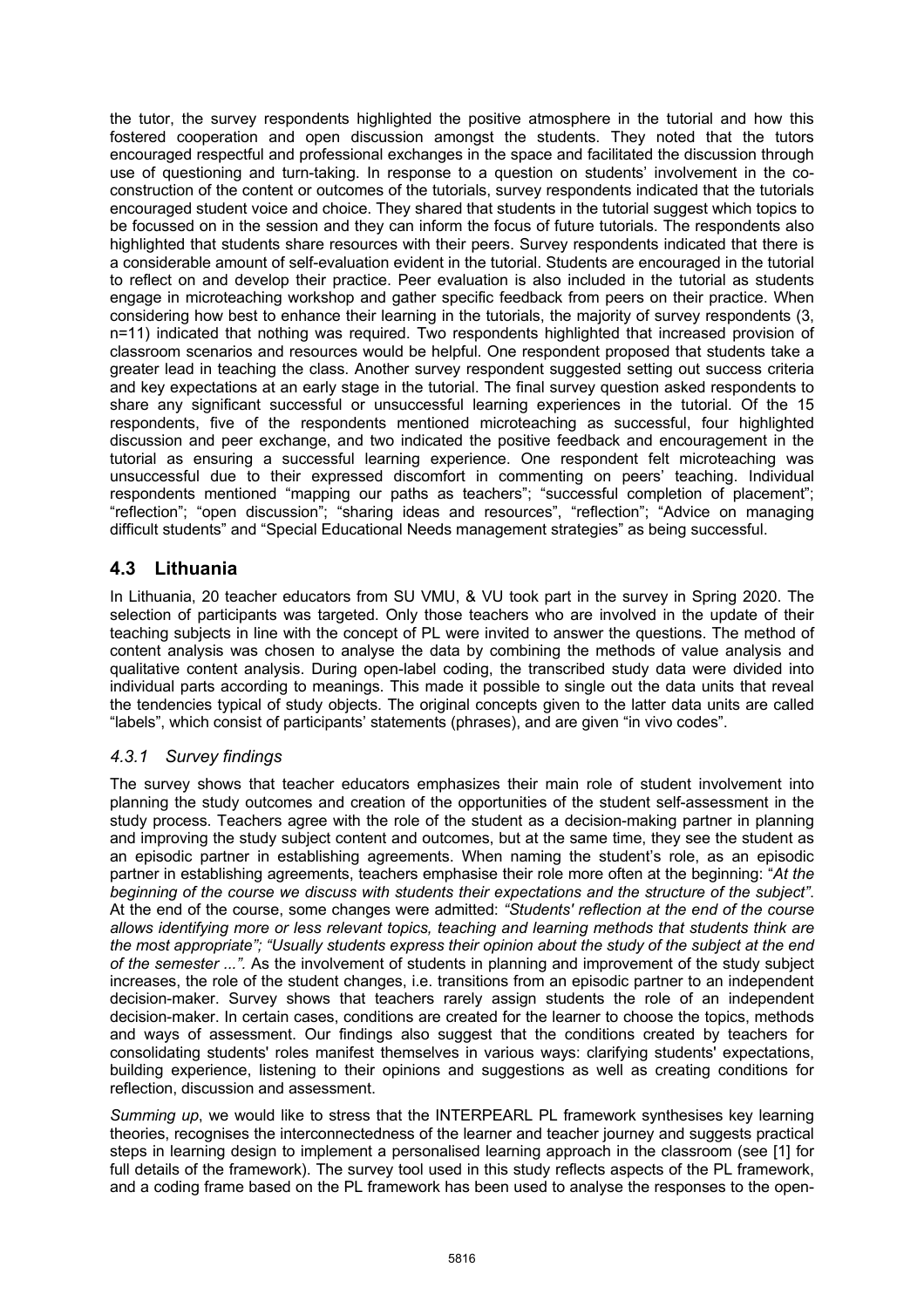ended questions in the survey. The survey tool included elements of the PL framework in referring to teacher-student collaborations and the co-creation of learning & self-evaluation, thereby seeking to uncover specific evidence of the inclusion student voice and choice in the learning experience. The survey tool has some limitations as this pre-framing of the questions potentially influences the responses by directing attention to particular pedagogical practices. The questions in the survey could have been broken into separate questions & it is difficult to interpret why a student may neglect to answer three sub-questions of one question, for example. These design issues can be offset by facilitating in-class discussion based on more explicit sharing of the PL framework & considering how its elements are, or are not, evident in the tutorial, as well as considering the potential transfer of the framework to professional practice and the design and enactment of learning in students' classrooms.

# **5 CONCLUSION**

Scenario-based learning in eLearning uses real-life situations to validate the learning comprehension and more significantly its eventual application. It offers a highly interactive and immersive approach that can be used effectively by organizations to check-point learner's knowledge and check if learners will be able to apply the learning on their job. From a learner's perspective, it provides problem solving environment that is relatable (as it depicts real life situations), safe mode to practice, and understand the impact and consequences of their decisions and choices. Several design approaches to craft scenario- based learning can be used. It can be used to check the comprehension as well as application across most of the corporate training needs. Design scenarios can be developed at two levels: 1) Mini or basic scenario-based learning is used to validate learner's recall and basic comprehension (good for basic problem solving); 2) Complex or branching scenario- based learning is used to validate learner's proficiency to apply the learning. A flexible instructional approach can be used within traditional eLearning course at suitable junctures (such as "Pause and Reflect" or in a Check Understanding assessment). Alternatively, you can drive the entire course through a narrative master scenario / story with a cast of characters and have a combination of scenarios within the learning path. Student survey data provides a strong rationale for the approach proposed in the personalised learning framework that seeks to accentuate choice and voice.

# **ACKNOWLEDGEMENTS**

The authors acknowledge the participation of members of the Professional Master of Education programme in University College Cork, namely: Dr Tracey Connolly, Dr Domnall Fleming, Dr Jacinta McKeon, and Dr Stephen O'Brien.

# **REFERENCES**

- [1] S. Alisauskiene, H. Guðjónsdóttir, J.V. Kristinsdóttir, T. Connolly, C. O'Mahony, L. Lee, L. Milteniene, R. Meliene, L. Kaminskiene, A. Rutkiene, V. Venslovaite, S. Kontrimiene, A. Kazlauskiene, and A.K. Wozniczka, UNESCO, *Personalized Learning within Teacher Education: A Framework and Guidelines*, 2020. Retrieved from https://unesdoc.unesco.org/ark:/48223/ pf0000374043?fbclid=IwAR0H9a6pvp340bGLBVeB\_h8kDUnX65ij7lZ0K8MeU7IQnk5RsD3v2P6j P\_I
- [2] A. Antonova, B. Bontchev, Designing Scenarios for Personalized Learning: Enabling Teachers to Apply Educational Video Games in Class. *International Journal of Education and Learning Systems.* Volume 4, 2019. Retrieved from: http://iaras.org/iaras/journals/ijels
- [3] A. F. Ball, C. A. Tyson, "Preparing Teachers for Diversity in the Twenty-first Century", *Studying Diversity in Teacher Education*. Lanham, Maryland: Rowman and Littlefield, 2011.
- [4] B. Bray, K. McClaskey, A Step-by-Step Guide to Personalize Learning. Learning & Leading with Technology, 40(7), 2013, pp. 12-19.
- [5] J. J. Cirasuolo, Backtalk: A call for systemic change for personalized learning*.* Phi Delta Kappan, 100 (8), 80, 2019. Retrieved from: A call for systemic change for personalized learning kappanonline.org
- [6] R. Clark, Accelerating expertise with scenario based learning. Learning Blueprint. Merrifield, VA: American Society for Teaching and Development, 2009.